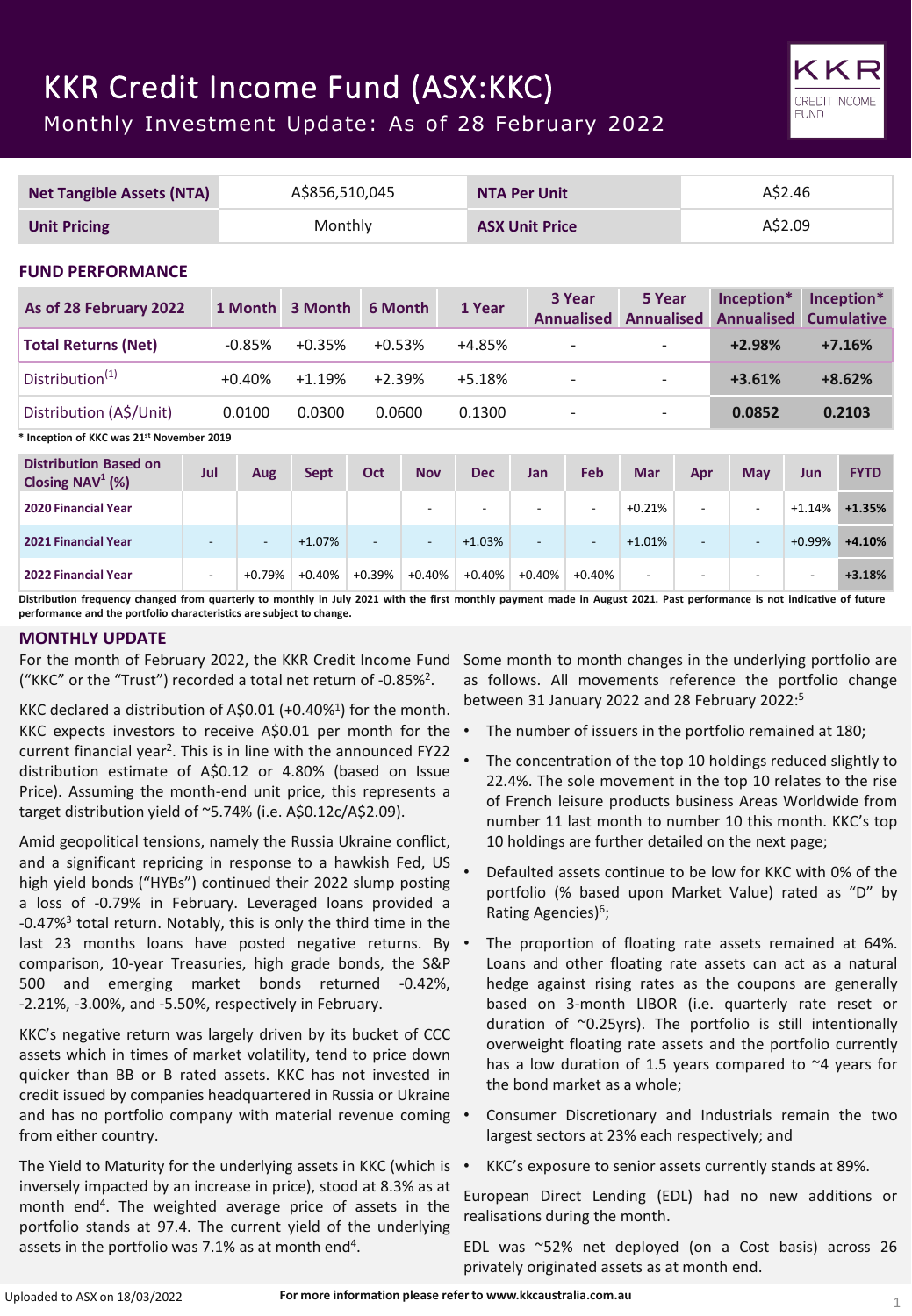# KKR Credit Income Fund (ASX:KKC)

Monthly Investment Update: As of 28 February 2022





# **OTHER PORTFOLIO DETAILS(5)**

| Number of              | <b>Asset Mix</b>                          | <b>Yield-to-Maturity on</b> | <b>Portfolio Interest</b> | Average      | <b>Current Yield on</b>  |
|------------------------|-------------------------------------------|-----------------------------|---------------------------|--------------|--------------------------|
| Issuers <sup>(4)</sup> |                                           | <b>Underlying Assets</b>    | <b>Rate Duration</b>      | <b>Price</b> | <b>Underlying Assets</b> |
| 180                    | 77% Traded Credit /<br>23% Private Credit | 8.3%                        | 1.5                       | 97.4         | 7.1%                     |

# **TOP 100 ISSUER SUMMARY: % OF PORTFOLIO**

| Top 10 | Top 20 | Top $251$ | Top 50 | <b>Top 100</b> |
|--------|--------|-----------|--------|----------------|
| 22.4%  | 36.6%  | 42.7%     | 65.1%  | 91.4%          |

### **TOP 10 HOLDINGS**

| <b>Holding</b>            | Weight | <b>Type</b> | <b>Sector</b>                  | <b>Fixed/Floating</b> | <b>Security</b>  | <b>Seniority</b> | Country              | <b>Currency</b> |
|---------------------------|--------|-------------|--------------------------------|-----------------------|------------------|------------------|----------------------|-----------------|
| Segua Corp                | 3.3%   | Loan        | Aerospace & Defense            | Floating              | Senior Secured   | First Lien       | <b>United States</b> | <b>USD</b>      |
| Douglas Holding AG        | 3.1%   | Bond        | <b>Specialty Stores</b>        | Fixed                 | Senior Secured   | First Lien       | Germany              | <b>EUR</b>      |
| Misys Ltd                 | 2.5%   | Loan        | <b>Application Software</b>    | Floating              | Senior Secured   | Second Lien      | <b>United States</b> | <b>USD</b>      |
| Varsity Brands Inc        | 2.4%   | Bond        | Apparel, Accessories & Luxury  | Floating              | Senior Secured   | First Lien       | <b>United States</b> | <b>USD</b>      |
| Carnival Corp             | 2.4%   | Bond        | Hotels. Resorts & Cruise Lines | Fixed                 | Senior Unsecured | Unsecured        | <b>United States</b> | <b>USD</b>      |
| <b>National Financial</b> | 1.9%   | Bond        | Insurance Brokers              | Fixed                 | Senior Unsecured | Unsecured        | <b>United States</b> | <b>USD</b>      |
| <b>Vantage Specialty</b>  | 1.8%   | Loan        | <b>Specialty Chemicals</b>     | Floating              | Senior Secured   | First Lien       | <b>United States</b> | USD.            |
| Solera LLC                | 1.8%   | Loan        | <b>Application Software</b>    | Floating              | Senior Secured   | Second Lien      | <b>United States</b> | USD.            |
| Ardonagh Group            | 1.7%   | Bond        | Insurance Brokers              | Fixed                 | Senior Unsecured | Unsecured        | United Kingdom       | <b>USD</b>      |
| Areas Worldwide           | 1.6%   | Loan        | Leisure Products               | Floating              | Senior Secured   | First Lien       | France               | <b>EUR</b>      |
|                           | 22.4%  |             |                                |                       |                  |                  |                      |                 |

This investment update and the statistics surrounding the top 10 holdings in the KKR Credit Income Fund is provided solely for informational purposes. The information contained herein is only as current as of the date indicated, and may be superseded by subsequent market events or for other reasons.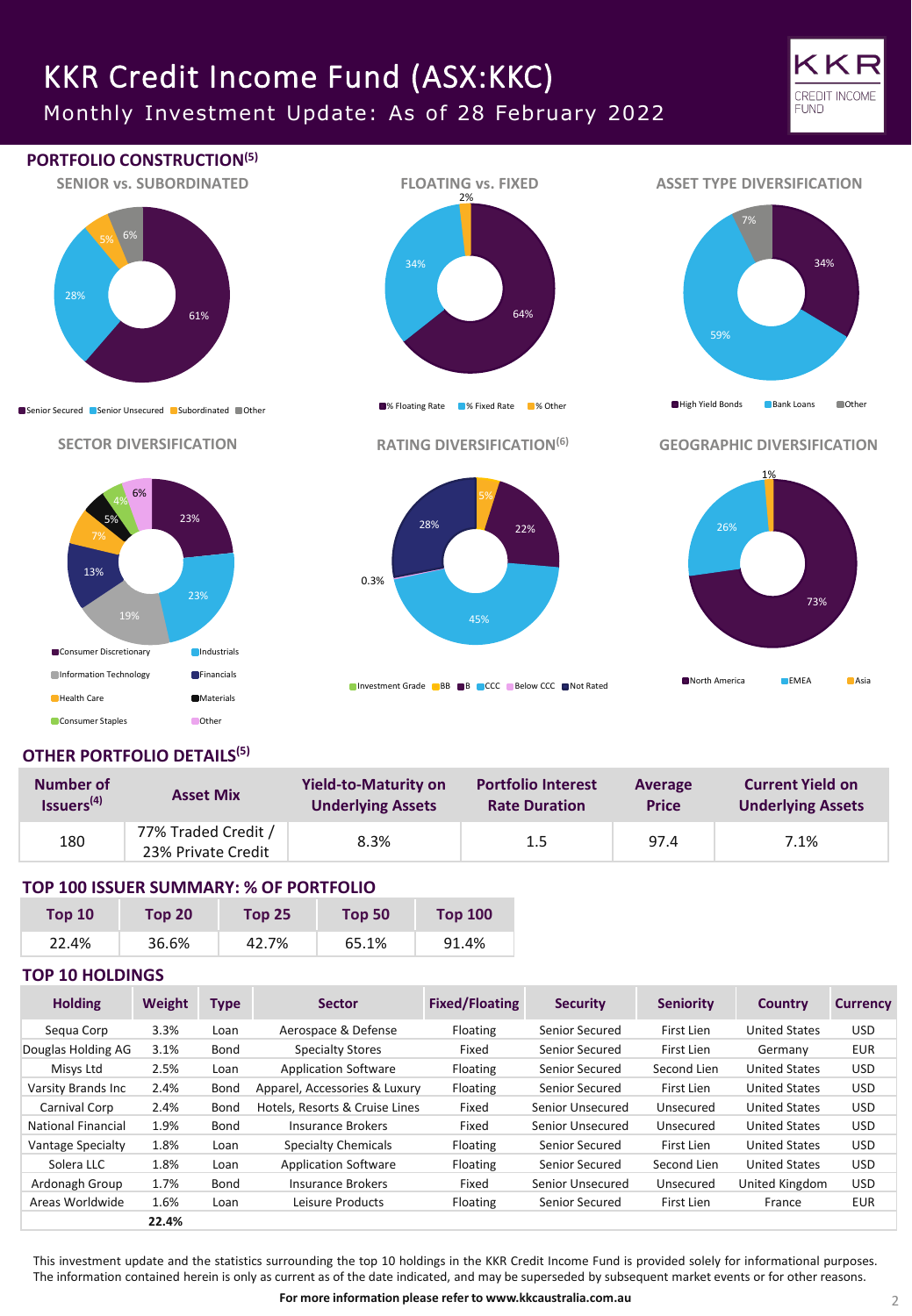

### **KKC OVERVIEW**

The Trust aims to provide investors with attractive, riskadjusted returns and access to a diversified portfolio of income generating alternative credit investments through the Trust's investment across strategies managed by the credit investment teams of Kohlberg Kravis Roberts & Co. L.P. ("KKR").

These strategies comprise the Global Opportunistic Credit strategy and European Direct Lending strategy, which seek to take advantage of the attractive opportunities that KKR sees in the market. The Trust's investment objective is to provide an income stream as well as to achieve attractive long-term capital appreciation over a full market cycle.

The Trust seeks to deliver investors with a distribution yield of 4% - 6% per annum<sup>(2)</sup>, paid monthly in arrears. KKC has announced that for the financial year ended June 2022, KKC is targeting a distribution of +4.8% based on the issue NTA per unit of A\$2.50<sup>2</sup> (12c per year). The Trust continues to target a medium-term average total return of 6% - 8% per annum(7) .

### **KKR OVERVIEW**

Established in 1976, KKR is a leading global investment firm with industry-leading investment experience, indepth industry knowledge, sophisticated processes for growing and improving businesses, and a strong culture committed to teamwork.

As of 31 December 2021, KKR had A\$649.1 billion of assets under management, of which A\$257.6 billion sits within KKR Credit. (8)

KKR has a global presence with offices in 21 cities across 4 continents, including Sydney, Australia. KKR employs over 160 investment professionals in the Credit business.

KKC represents the largest pool of capital for KKR's Australian business and KKR now has two permanent members of its Client Partner Group based in Sydney. The Client Partner Group is responsible for client and market engagement across KKR's breadth of funds and strategies.

#### **KEY TRUST INFORMATION AS AT 28 February 2022**

| <b>Trust Name</b>            | KKR Credit Income Fund (ARSN 634 082 107)                                                                                                                                                                  |
|------------------------------|------------------------------------------------------------------------------------------------------------------------------------------------------------------------------------------------------------|
| <b>ASX Code</b>              | <b>KKC</b>                                                                                                                                                                                                 |
| <b>ASX Listing</b>           | 21 November 2019                                                                                                                                                                                           |
| <b>Market Capitalisation</b> | A\$726.7 million                                                                                                                                                                                           |
| <b>Units On Issue</b>        | 347,709,327                                                                                                                                                                                                |
| <b>Investment Manager</b>    | KKR Australia Investment Management Pty Ltd (ABN 42 146 164 454)                                                                                                                                           |
| <b>Responsible Entity</b>    | The Trust Company (RE Services) Limited (ABN 45 003 278 831)                                                                                                                                               |
| <b>Management Fee</b>        | 0.88% per annum of the NTA, plus net GST of 0.022% per annum of the NTA <sup>(9)</sup>                                                                                                                     |
| <b>Performance Fee</b>       | Up to 5.125% of the net annualised return (inclusive of net GST, less RTIC), multiplied by the<br>'Adjusted NAV' with a hurdle of RBA cash rate plus 4.00% and subject to a high water mark <sup>(9)</sup> |
| <b>Asset Class</b>           | Fixed Income, AUD Hedged                                                                                                                                                                                   |

# **CONTACT INFORMATION**

#### **BOARDROOM**

1300-131-856 (Australia) +612-9290-9688 (outside Australia) www.boardroomlimited.com.au enquiries@boardroomlimited.com.au **KKR CREDIT INCOME TRUST** www.kkcaustralia.com.au

## **RESEARCH**

BondAdviser Independent Investment Research

Zenith Investment Partners

**For more information please refer to www.kkcaustralia.com.au**